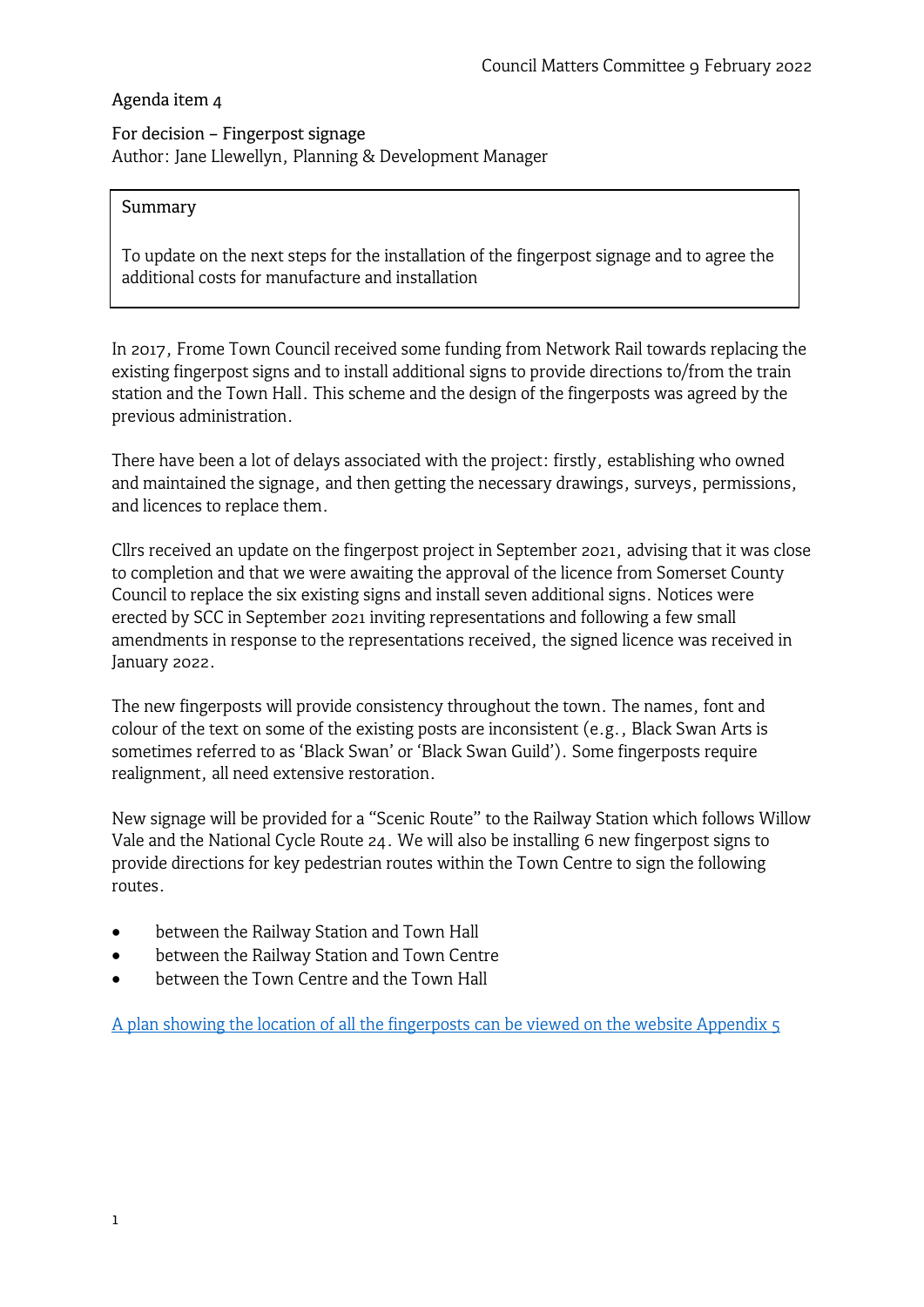# Example of existing signage



Example plan showing the proposed contemporary signage



We paid Fitzpatrick Woolmer £12,070 in March 2017, which was grant funding received from Network Rail. As the grant funding had to be spent within a certain time frame, Fitzpatrick Woolmer agreed they would take payment in advance of the scheme being completed. We have also paid the licence fee of  $E_1$ ,700 to SCC and  $E_1$ 1000 for plans prepared by IMA utilising the Fingerpost EMR budget.